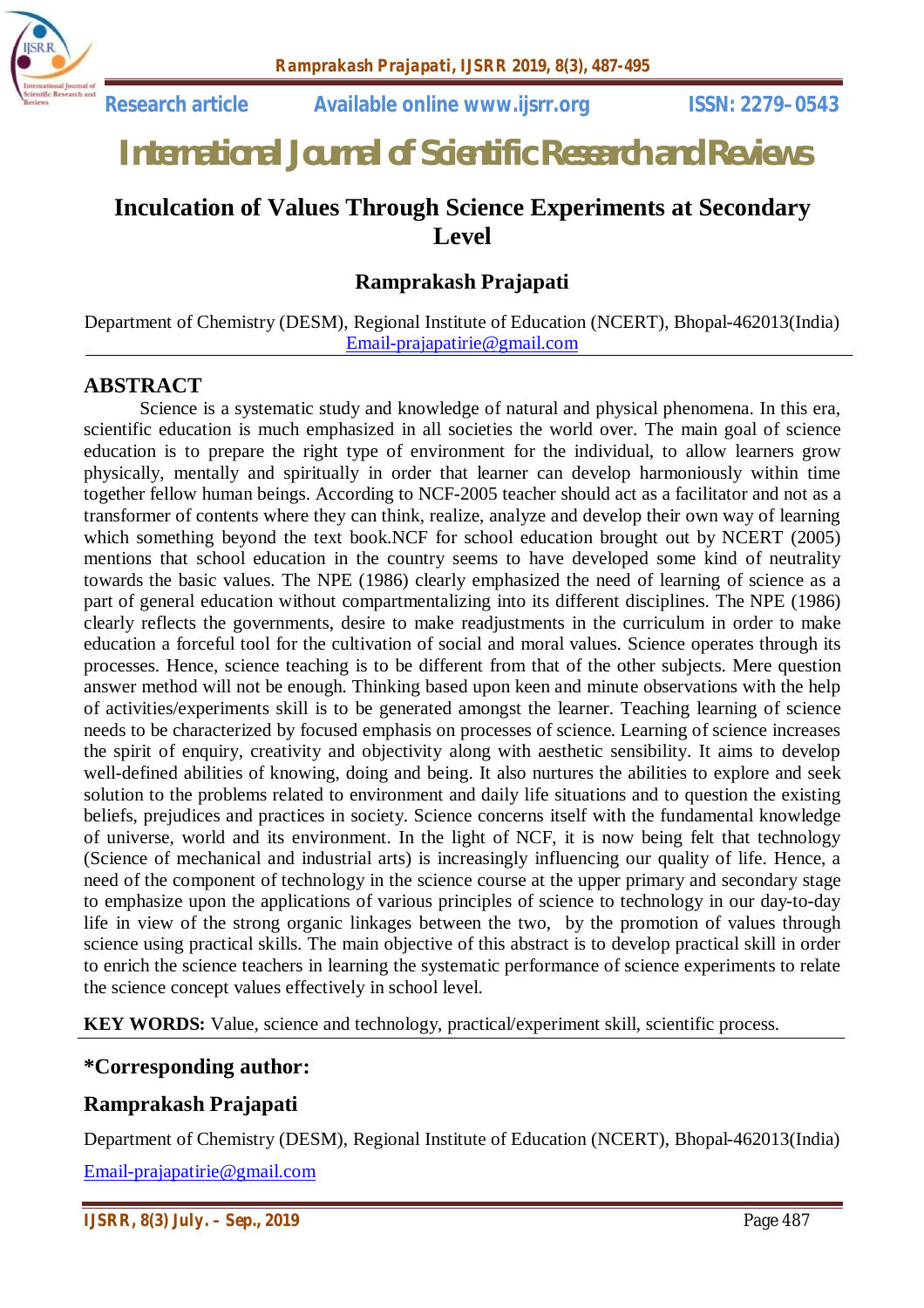# **INTRODUCTION:**

Science teaching through value education and society are inseparable. Society equips education with the values to be transmitted while science education exposes each generation of young people to the existing beliefs, norms and values of their culture. This demands a careful selection of the values that would help to integrate the society and promote the mutual relationship between man and man and his environment. Science operates through its processes. Hence, science teaching is to be different from that of the other subjects. Mere question answer method will not be enough. Thinking based upon keen and minute observations with the help of activities/experiments skill is to be generated amongst the learner. Teaching learning of science needs to be characterized by focused emphasis on processes of science which may consist of the following steps,

- (i) Careful observation
- (ii) Sensing of problems
- (iii) Making hypotheses
- (iv) Literature survey/consulting teachers or and friend
- (v) Identification of a particular problem
- (vi) Experimentation for seeking solution
- (vii) Data collection and analysis
- (viii) Interpretation of data (ix) drawing inferences
- (x) Modification of hypotheses and scope for further studies.

In our classroom teaching, we will have to perform activities for removal of misconceptions, if any, develop and strengthen the concepts on the basis of seeing, doing and thinking. This will lead to development of one very important value i.e. truth besides the other related values of critical thinking and reasoning. The experiment should be so designed that its results are clearly interpretable. Interpretation becomes difficult if the variables are not identified and suitably controlled. The initial design of the experiment must be carefully looked into so that some of the possible sources of error can be located and steps taken in the design to correct. Before actually starting the experiment, a list of materials required must be prepared and all the materials procured according to the list. It would also be convenient if a method of recording the data has been decided upon, so that the necessary tables etc. , could be prepared before the experiment is started. During the experiment, accurate observations must be made and duly recorded, exactly as they happen. The data collected should be arranged in a methodical manner so that interpretations would be facilitated. The results and conclusions of the practical will have to be presented finally as a report. There are a number of ways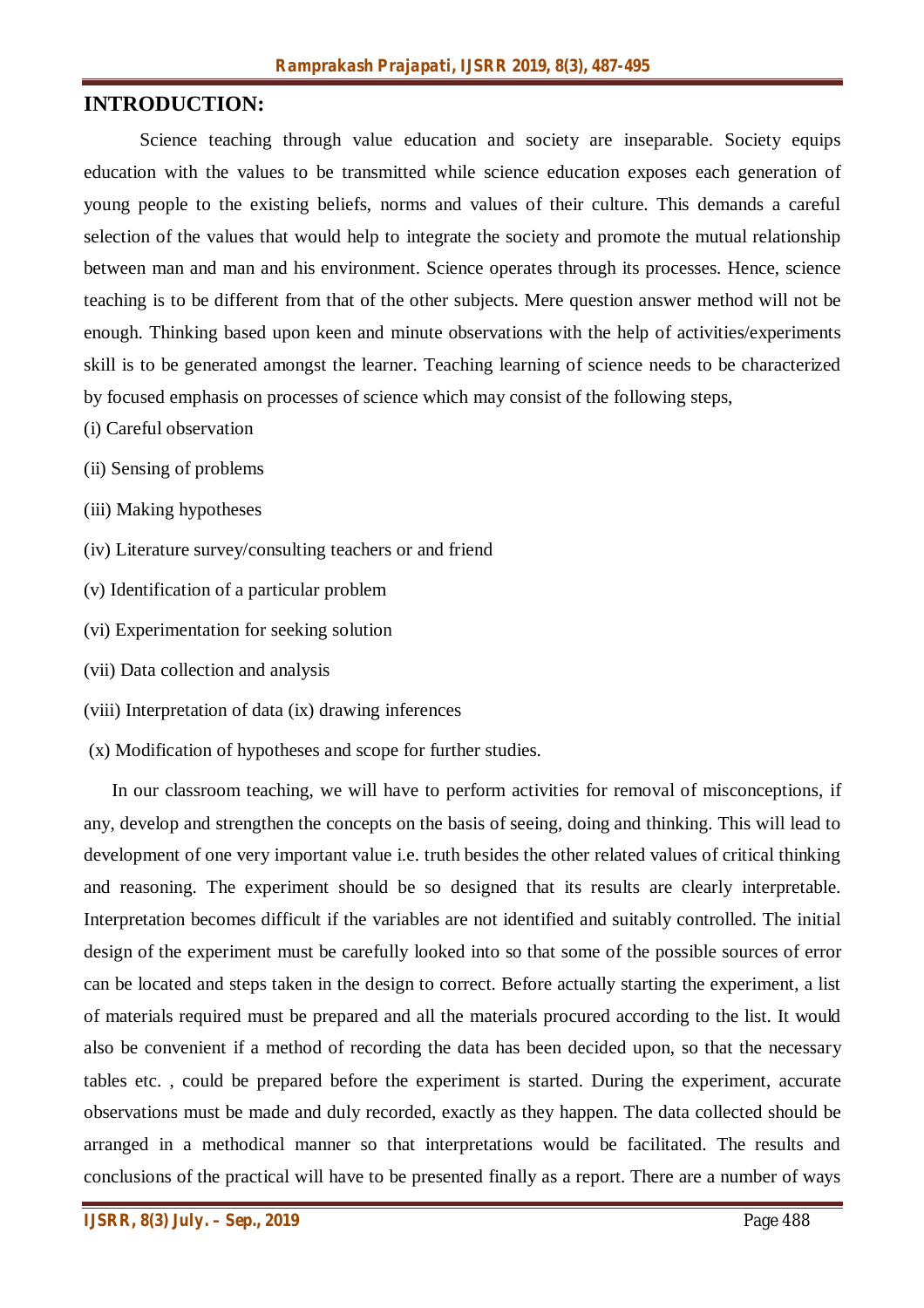in which the experiments can be modified and improved. If these practical skills can generate ideas not only for improvement ofthe suggested designs but also for new experiments, their purpose would be amply served. The science teachers at school level must be trained properly to perform some basic experiments in order to inculcate scientific temperament and appreciation for science. Use of the practical skills for science concepts may be helpful to understand several science terms which include the following:

- 1. To stimulate an interest in science subjects.
- 2. To improve their experimental and communicational skills and to develop scientific attitude and interests.
- 3. To inculcate divergent thinking and cooperative attitude among the students.
- 4. 4. To make science subjects more create enjoyable and a sound fundamental knowledge of facts and principles.
- 5. To satisfy scientific curiosity.
- 6. To encourage independent thinking.
- 7. To make use of environment.
- 8. To give practice in critical thinking.
- 9. To develop problem solving techniques.
- 10. To make scientific principles more meaningful.
- 11. To increase self-confidence.

The value of experiments skill for science concepts can make the study of science more exciting, enjoyable and educational. This provides an opportunity to teachers and learners to get a first hand experience of the process involved in scientific concepts at school level. It represents one method of helping learners, explore their special interests in depth. The resulting finding are often for more valuable to the students who are involved than the information presented in regular class periods.

#### **VALUES**

The word, value is derived from the Latin word, 'Valeric' meaning to be strong and vigorous. Values means' worth, 'importance' and utility. To be of value is to have certain virtues. A widely accepted definition considers value to be conceptions of the desirable influencing selective behavior. A value is a belief upon which a man acts by preference. Values are attributes that confer on man humanism and peace. Values are concepts that conserve, comfort, promote and protect life. They shape the moral personality of an individual. Values enhance the finer side of one's potential. A value is a real relationship between a person and an environmental situation which evokes an appreciative response in the individual. Kirectjoshi (1981) mentions that the education that promotes among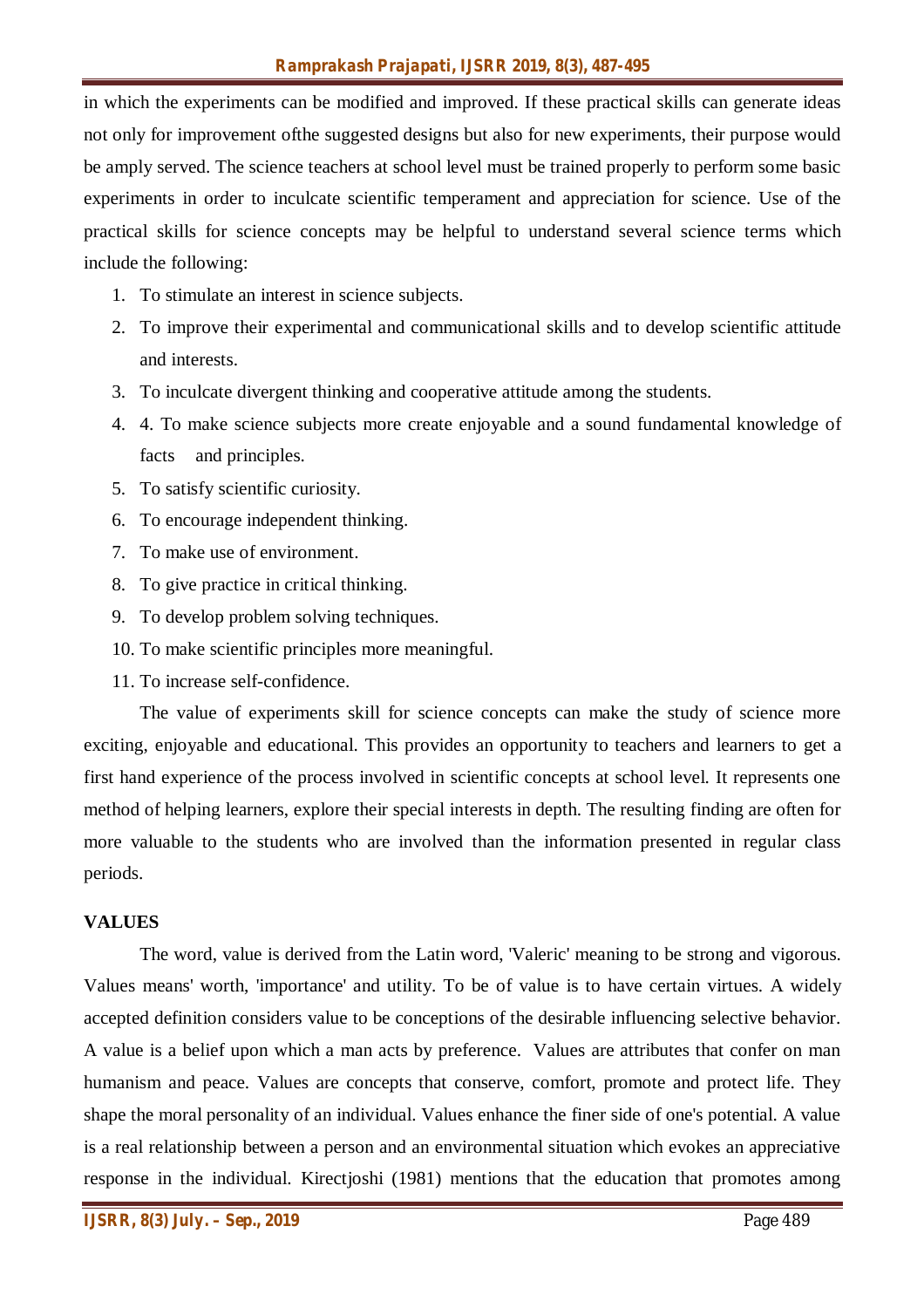youth the values of self-control, discipline and right habit of thought and conduct is necessary. True education is a man making education. Values foster peace, order, dignity, grace and delight. Values in one word are the divine side of a man. Real education should become an instrument of social change and national development. It should move towards humanism, liberalism and universalism. Any human activity, thought or idea, feeling, sentiment or emotion which could promote selfdevelopment of the individual in all its dimension could be said to constitute a value. Value should also confine to the welfare of the larger social units such as the family, the community, nation and ultimately the whole world of which the individual is a member. Value education is not simply a matter of choosing a set of values from among competing values and then transmitting them to the students but internalizing those values in one's personal life.

The National Policy of Education (1986) lays emphasis on value education. The NPE clearly reflects the governments desire to make readjustments in the curriculum in order to make education a forceful tool for the cultivation of social and moral values. National curriculum framework for school education brought out by NCERT (2005) mentions that school education in the country seems to have developed some kind of neutrality towards the basic values. The curriculum further emphasizes that a comprehensive program me of value inculcation must start at the very earliest stage of school education as a regular part of schools daily routine. The entire educational process has to be such that the boys and girl of this country are able to know 'good', to love 'good' and to do 'good', and grow into mutually tolerant citizens.

#### **SCIENCE PRACTICALS AND VALUES**

Five days training program me (24-28 Set.2018) on practical skills for secondary science teachers of western region states (Madhya Pradesh and Maharashtra) were conducted by the authors for implementation of NCF (2005) in their respective state. The participants were taken to the Chemistry laboratories at Regional Institute of Education Bhopal for conducting a few simple Science activities/experiments to discuss whether some values can really be developed by performing some experiments. The following experiments were conducted:

- 1. Determination of pH of various solutions.
- 2. Determination of chemical properties of metal and non metals with oxygen and nature of their oxide.
- 3. Separation of mixture compound( by Sublimation method).
- 4. Cleaning of muddy water.
- 5. Separation of two immiscible liquids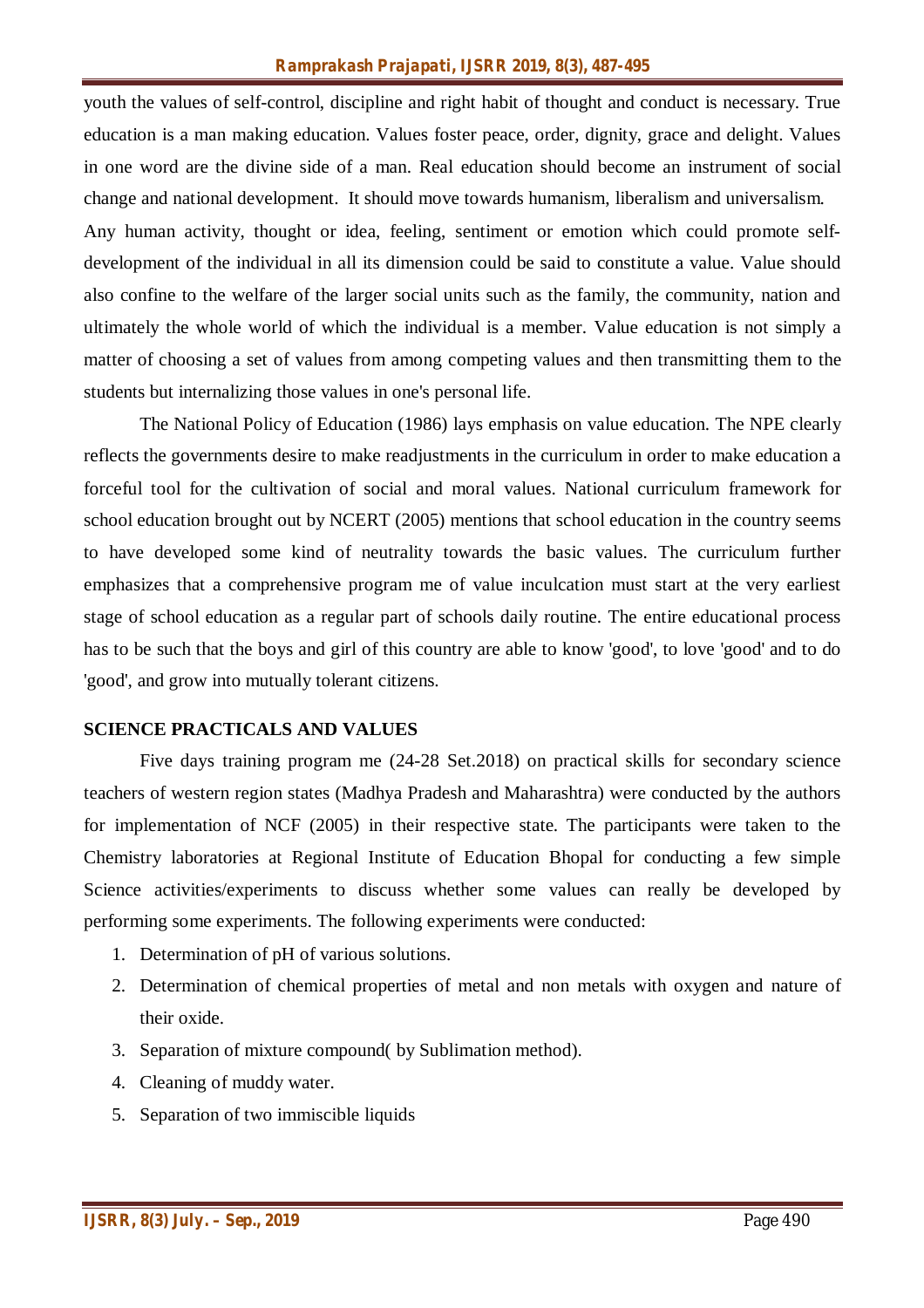Participants of the groups were of the view that a large number of values can be developed among learners through various science experiments, provided they are conducted scientifically. The values, which the groups feel can be inculcated through science experiments, as are under:

- 1. Systematic procedure
- 2. Keen and minute observations
- 3. Analytical thinking
- 4. Scientific attitude
- 5. Open mindedness
- 6. Mutual co-operation
- 7. Patience
- 8. Sense of belongingness
- 9. Social concern
- 10. Self-confidence etc.

Details of a few simple experiments along with list of various values developed through each of them are given below:

### **1. Determination of pH of various fruit juices/solutions**

**Principle:** pH of solutions (lemon juice, tomato juice, baking soda and washing soda solution) can be determined with the help of pH paper. A substance is said to be acidic if its pH lies below 7 to 1 and alkaline if pH lies above 7 up to 14. The pH bears a spectrum of colors corresponding to different pH values.

**Mental Processing:** Preparation of given fruits and salts solutions thinking of solution.

**Procedure:** The pH of solution can be determined by dipping the pH paper in the solution and matching the color thus obtained with the standard colors indicated on the pH paper. When the fruit juices of commonly available fruits like lemon, orange ,tomato, baking soda and washing powder solutions were used for determination of their pH, the results as given in table -1 were obtained by the participants. The values which can be developed as a result of this activity as reported by the participants are given below:

- 1. Keen observation
- 2. Confidence
- 3. Mutual co-operation
- 4. Scientific temper
- 5. Reasoning
- 6. Truth
- 7.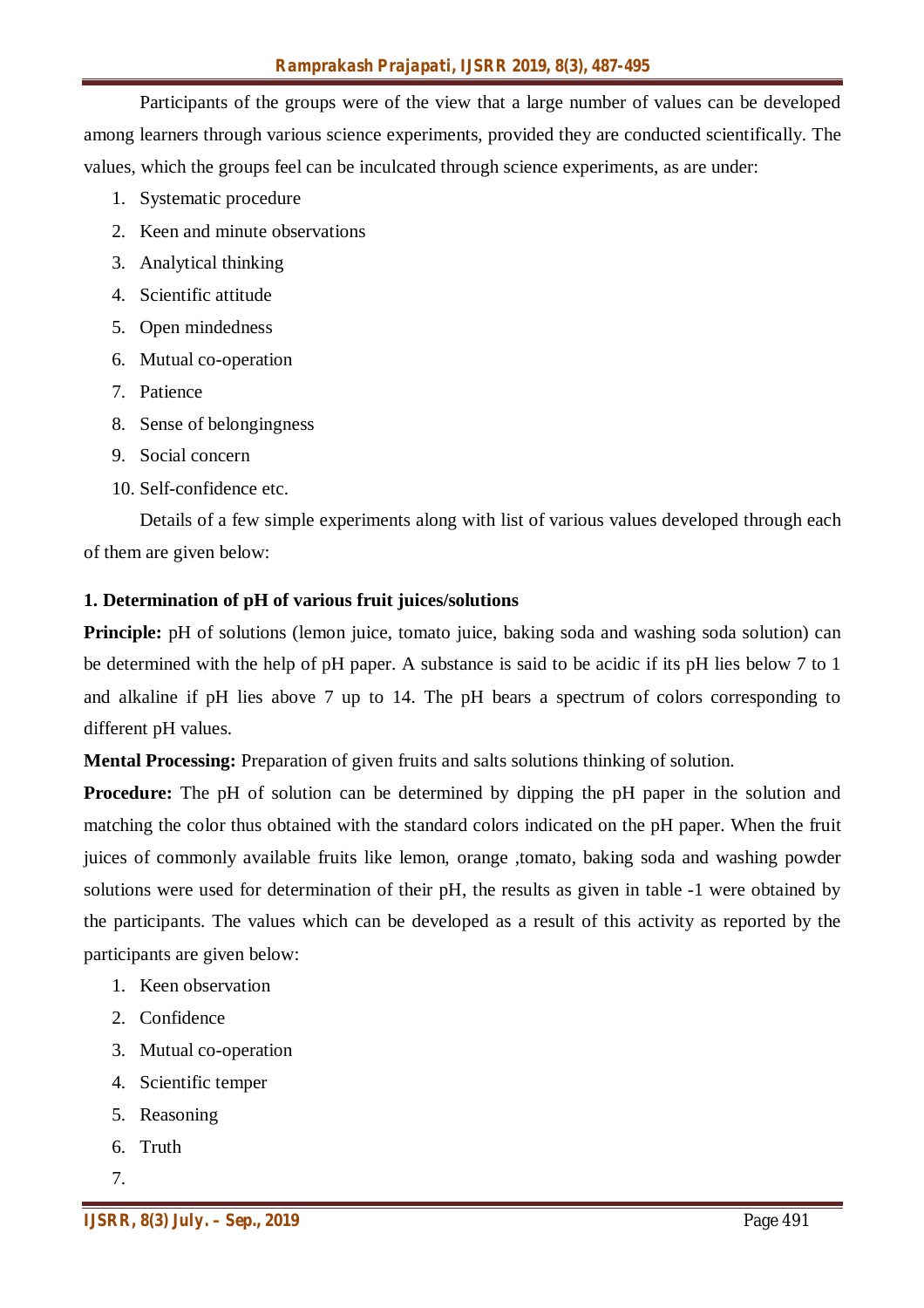| S. N. | <b>Fruits juice/solution</b> | Color change | pН |
|-------|------------------------------|--------------|----|
|       | Lemon                        | Orange       |    |
| ,.    | Tomato                       | Orange       |    |
|       | Baking soda                  | Dark green   |    |
|       | Washing soda                 | Dark blue    |    |

T**able-1: pH and color change with the pH paper of different solutions**

# **2. Determination of chemical properties of metal and non metals with oxygen and nature of their oxide:**

**Principle:** When magnesium ribbon/metal burns in the air (burner) it forms magnesium oxide. If MgO dissolves in water it form Mg (OH0)2 which turns red litmus blue.

> $2Mg + O_2 \rightarrow 2MgO$  $MgO+H_2O \rightarrow Mg(OH)_2$

Whereas, sulphur is burnt in the air it forms sulphur dioxide or sulphur trioxide. Sulphur dioxde when dissolves in water form sulphurus acid, which turn blue litmus red.

$$
S+O_2 \rightarrow SO_2
$$

$$
SO_2+H_2O \rightarrow H_2SO_3
$$

**Mental Processing:** Metal and non metals are occur in ore and mineral. They contain different type of properties which indicate their specific behavior or character during experiment.

**Procedure:** Hold magnesium ribbon using tong & burn it on Bunsen burner. Collected the ash in a watch glass; note its color and state. Collected the ash dissolve in 15 mL distil water in a beaker and check the nature of this solution with Red litmus. For sulphur take a deflagrating spoon with sulphur power and burn, and immediately introduce in the gas jar containing water, cover the lid tightly. When the fumes cover the whole jar remove the deflagrating spoon. Shake and stir the jar gently, so that the gas gets completely dissolved in water. Check the nature of the solution with blue litmus.

#### **Values Developed**

- 1. Reasoning
- 2. Problem solving
- 3. Systematic approach
- 4. Critical thinking
- 5. Learning by doing
- 6. Decision making
- 7. Scientific temper

#### **3. Separation of mixture compound (by Sublimation method):**

**Principle:** Some substances change directly from solid to the vapour state on heating and on cooling vapour change in to solid. This phenomenon is called sublimation.

**Mental processing:** Thinking, reasoning and changing the state of substance.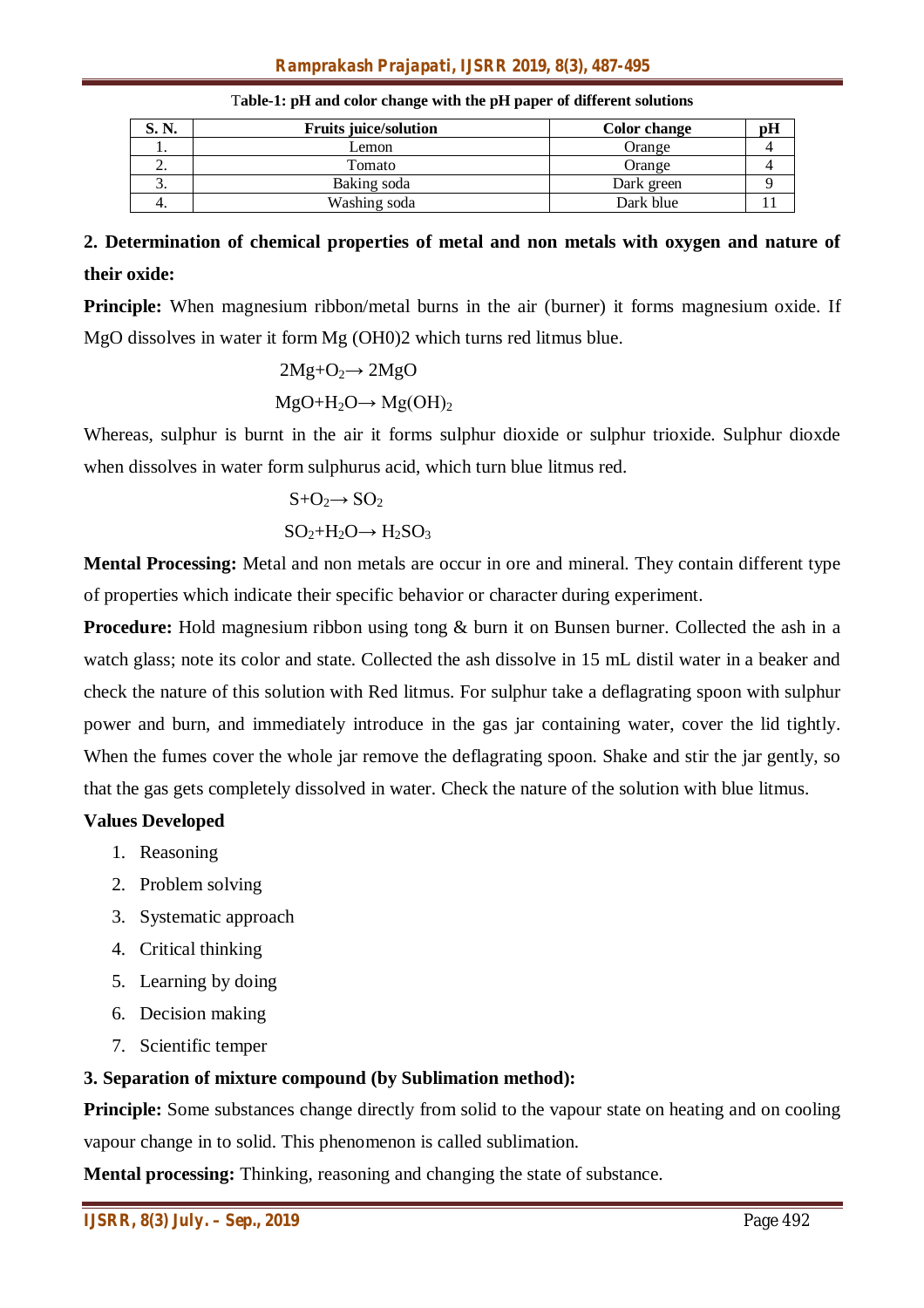**Procedure:** The mixture of two compounds (Iodine and sand) was taken and its physical properties were observed. One compound was found soluble in water and having unique smell. The smell resembled that of iodine. We were told that one of the compounds converts into gaseous state directly on heating. The mixture was taken in a beaker and placed on tripod stand. Cold water and ice containing conical flask kept on beaker. On heating, iodine changed into vapours directly and condensed into a solid substance on the surface of the conical flask wherefrom it was collected easily. Sand was left as such inside the beaker. In this way, the two compounds got separated.

#### **Values developed**

- 1. Patience
- 2. Thinking
- 3. Reasoning
- 4. Systematic approach
- 5. Critical thinking
- 6. Confidence
- 7. Pleasure
- 8. Mutual Co-operation

#### **4. Cleaning of muddy water:**

**Principle:** Aluminum cations present in the potash alum fasten the process of coagulation as a result of which heavy suspended particles settle down at the bottom of the container.

**Mental processing:** Thinking of a solution and cleaning

#### **Procedure:**

- 1. Treatment of muddy water with a small amount of alum to load the a smaller insoluble particles and allow them to settle down at the bottom of the container.
- 2. Decantation.
- 3. Separation of impurity to get pure water.

#### **Values developed**

- 1. Societal concern
- 2. Sense of belongingness
- 3. Patience
- 4. Development of a procedure
- 5. Development of reasoning and critical thinking
- 6. Importance of pure water
- 7. Problem solving ability

#### **5. Separation of two immiscible liquids**

*IJSRR, 8(3) July. – Sep., 2019* Page 493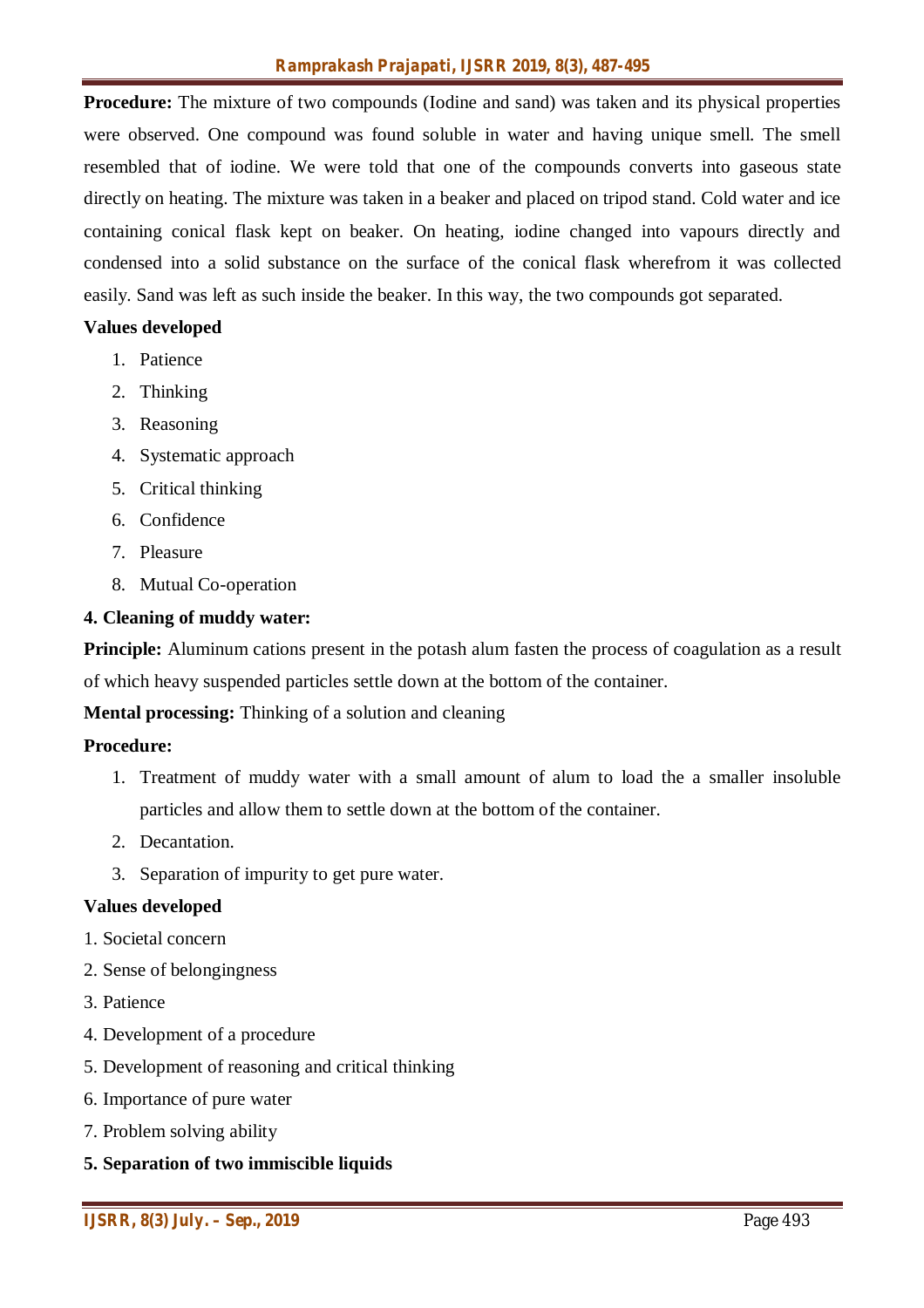**Principle:** This experiment is based on the principle of difference of specific gravity. Liquid with low specific gravity remains in the upper layer while the one with higher specific gravity remains in the lower layer.

**Mental processing:** The liquids provided were clear. Each of them left some mark on the walls of the container, one of them having an offensive odour.

**Procedure:** We named two liquids as A and B and took 20 mL of each liquid with the help of a measuring cylinder in a beaker. Two layers were formed. Then this solution of two immiscible liquids was transferred to a separating funnel kept on our seat. Shook the two liquids vigorously for same time and then allowing the separating funnel to remain undisturbed for some time on a tripod stand till two distinct immiscible layers appeared. Opened the pinchcock of funnel and transferred the lower layer of in one beaker and upper layer in the other beaker. Thus two layers of immiscible liquids were separated.

**Values developed:** After completion of this simple activity we feel that the following values can be inculcated:

- 1. Handling of the glass apparatus and successful separation of the two liquid develops selfconfidence.
- 2. Initiation for performing other scientific experiments.
- 3. Understanding of the environment and applying application of this principle in daily life.
- 4. Development of reasoning and logical thinking.
- 5. Development of scientific temper.
- 6. Patience ultimately leading to truth.
- 7. Seeking solution of problems.

# **Educational implication/inculcation of values**

- 1. It develops the observation skill and insight of a person.
- 2. It proves that whole is always important than parts.
- 3. We had a whole situation and on its overall observation we succeeded in reaching a logical conclusion.
- 4. Such type of an activity develops handling of apparatus, reasoning, scientific attitude and creativity.

# **CONCLUSION:**

The teachers and the practitioners for inculcation of values through science teaching can think of such type of classroom activities and problems in science and technology. However, it may be remembered it is not an over nigh exercise. Values are learnt or inculcated by a long and continuous process. Values can be inculcated only when we practice them, follow them in